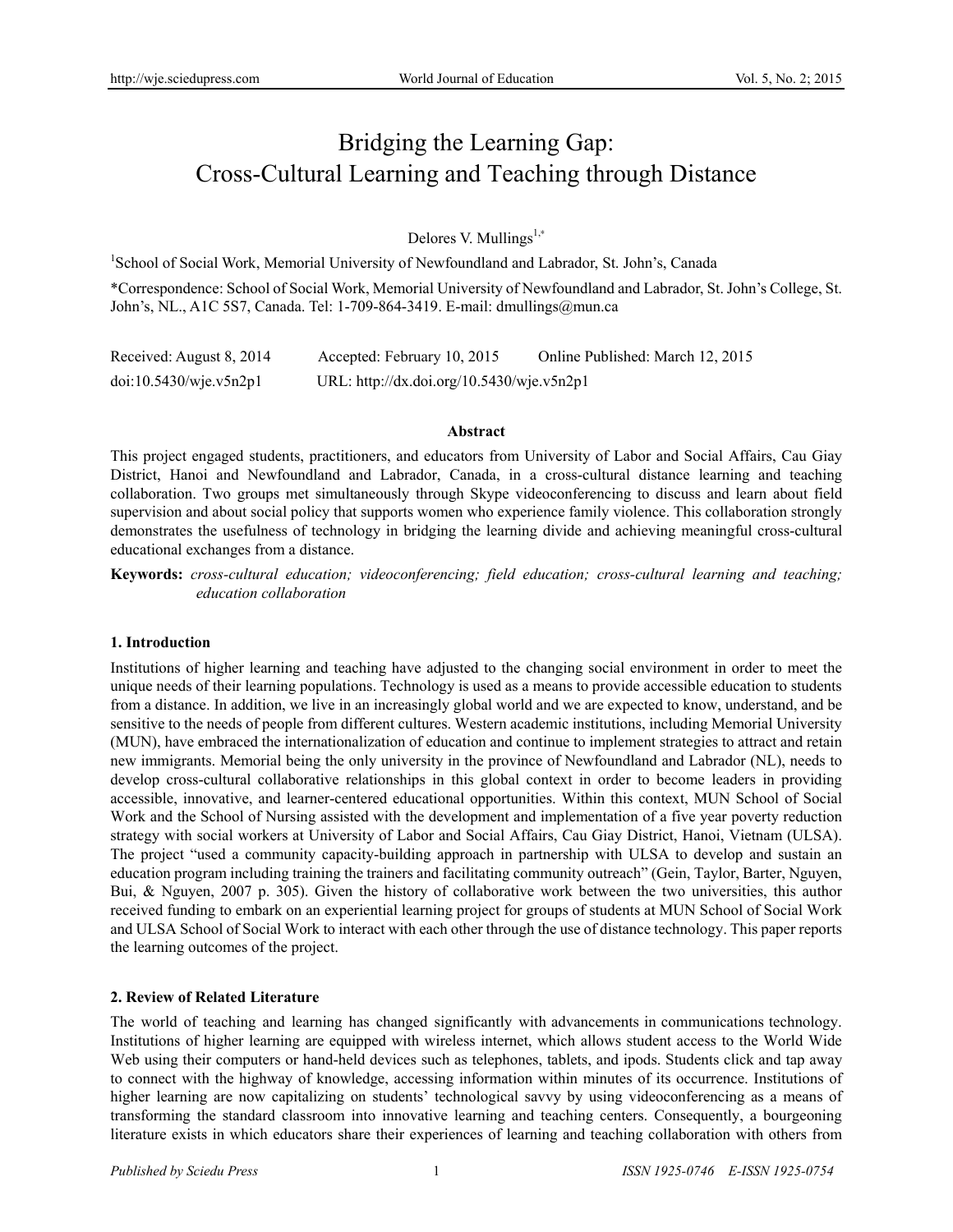across the globe. Anucha (2008 section The Process of Building Equitable Collaborations, para. 6) discussed reciprocity as a key principle underlying the collaboration between University of Benin and three Canadian universities and further argued that participants emphasized the need for relationships based on reciprocity and methods that did not reproduce the "exploitative practices of colonialism". Brydon et. al (2012) highlighted the core concept that learning flows between partners in their work with the University of Papua New Guinea and Monash University, Australia. Dean (2013) detailed teaching experiences among women social work instructors from both the Global South and North. Kreitzer and Wilson (2010) explored the creation of relationships rooted in solidarity as opposed to partnership. In discussion about social work partnerships between institutions in the United States, India and Bangladesh, Mukherjee (2011) noted the importance of "comparative policy analysis that broadens the participants' horizons and renders them with new perspectives about domestic practice" (section Social Exchange and Partnership Learning, para. 19). Vincent (2010) wrote about the importance of the "collective ownership of goals" (as cited in Bronstein 2003, section Bronstein's Model for Interdisciplinary Collaboration, para. 7) as demonstrated in a Kenyan - United States collaboration. Discussion with regard to the use of video conferencing has also become prominent. For instance, Fry and Hin (2006), Hrastinski (2006), and Meyer (2004) have demonstrated in their studies how to use videoconferencing and class discussions as andragogical and instructive tools in higher learning. Similarly, Gregersen and Youdina (2008) have shared their experiences of cross-cultural learning in the research they did with students from Russia and the United States, and Harkins and Nobes (2008) have examined educational collaboration between a Canadian university and several universities in Bermuda and the Caribbean. Many others are involved with innovative learning and teaching in the classroom. Highlighting teaching innovation that can occur in classrooms through online teaching and learning, Durant, Mann, Rose and Stix (2007) described a graduate seminar that involved nine universities, 78 students and 14 guest speakers. Kan's (2011) detailed description of cultural exchanges between Chinese and U.S. college students in a visual arts class provided a glimpse into how online teaching and learning can shape cultural perception of people. In their research Bohemia and Ghassan (2012) also demonstrated lessons that can be drawn from online teaching and learning in an industrial design project that involved 240 students and 18 academic staff from universities in Japan, Australia, Korea, China, Taiwan, England, and Canada. Scott, Castañeda, Quick, and Linney (2009) reported benefits that accrued from a six-month, peer-support learning community organized and managed by students. The program was facilitated through videoconferencing. These are but a few examples of how teaching innovation is being introduced and managed for cross-cultural learning and teaching benefits.

According to Gregersen and Youdina (2008) "because of advancements in transportation and information systems technology, intercultural contact has accelerated, compelling the educational system to address the surging need for more effective intercultural communication" (p. 1). While these studies speak about the strengths and benefits that can accrue from online teaching and learning, Gouthro (2004) discussed power relations with respect to gender inequity; and later Pelech and Macpherson (2009) questioned and warned about the potential threats of using technology in the global classroom, especially if adequate measures are not taken to address questions of exploitation and disempowerment of learners from the Global South, who are already vulnerable to asymmetrical power relations between them and those in the Global North. The researcher remained cognizant of the warnings that Pelech and Macpherson (2009) alluded to in respect to the potentially exploitative nature of cross-cultural collaboration between those in the Global South and Global North. It seems that post-secondary institutions are clamoring to attract students from the South, but studies show that the students are not interacting together (Arkoudis et al., 2013), and often the overwhelming beneficiaries of those partnerships are realized in the North. Many universities seem to believe that projecting pictures of beaming Brown and Black faces is sufficient to indicate their commitment to their partners in the South.

This research complements that of Kan (2011) and Harkins and Nobes (2008), for example, in the realization of challenges inherent in organizing educational activities when the time zones and cultures are significantly different. However, this work departs from the usual cross-cultural educational experience using videoconferencing. Specifically, the learners and the educators were jointly involved in the construction of the learning material, and the group in Hanoi determined what was best for their learning. They determined how they wanted to participate in the experiential learning, and this provided space for the inclusion of social workers—who offered their perspectives as community practitioners—alongside learners in the educational exchange. These characteristics of our project are further explored later in the paper.

#### **3. Distance Education at Memorial University - Background**

The province of Newfoundland and Labrador is the most eastern part of North America and is affectionately called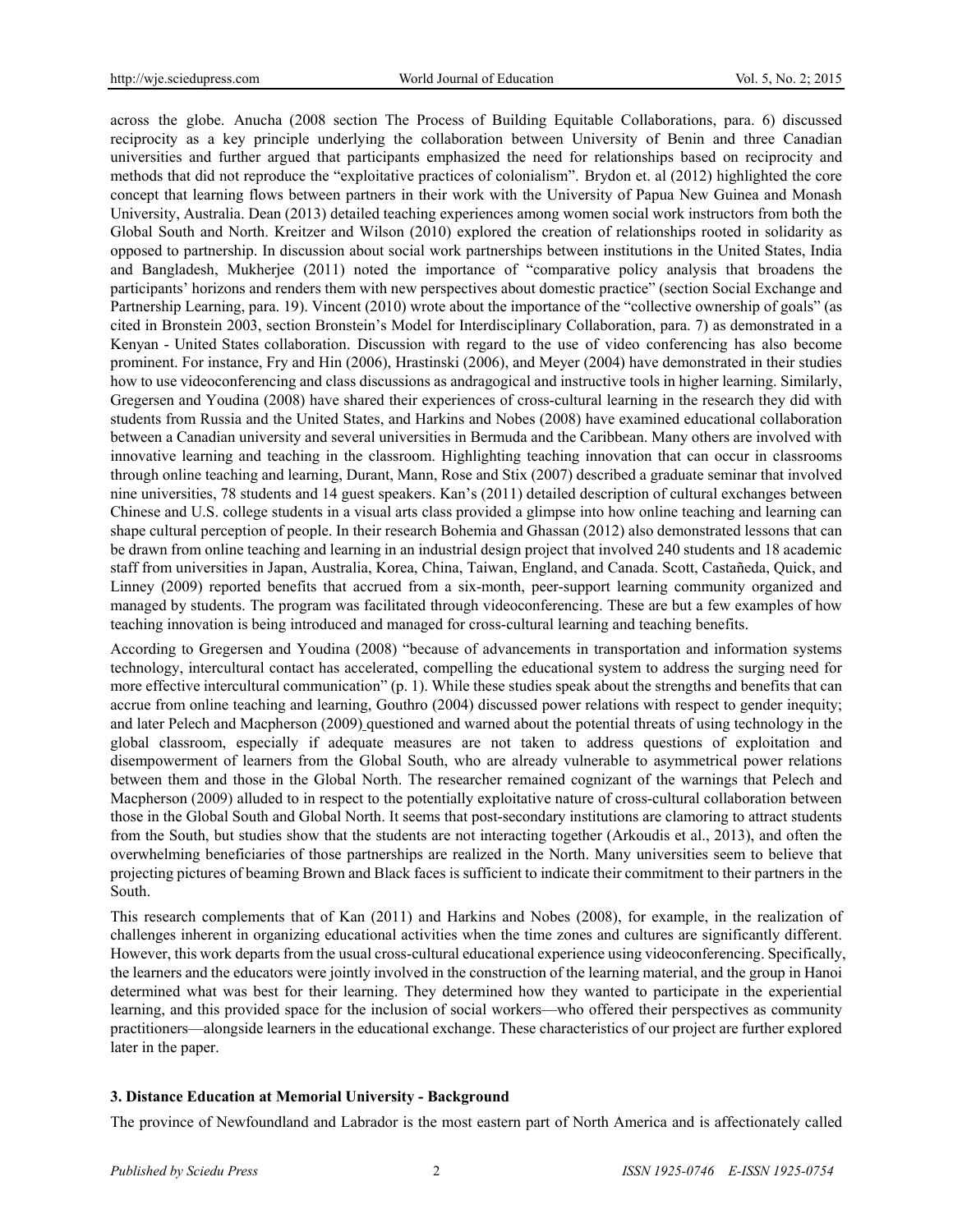"The Edge" by the province's Ministry of Tourism. Practically surrounded by the North Atlantic Ocean and straddling two time zones, the land mass is enormous, almost as large as California, but much of the province's land mass lies in rural and remote areas, with the major urban center being St. John's (Government of Newfoundland and Labrador, n.d.). The population is just over 500 000 with a rapidly growing aging cohort of which almost 15.2% are older than 65 years (Statistics Canada, 2010). The sparseness of the population and communities located along costal areas makes it difficult for many people to access resources and services. Out-migration from smaller communities has created barriers for older people living alone. Aboriginal peoples have historically inhabited the land; however, the NL population is a majority White settler society. Recently, an increasing number of racialized people and immigrants have entered the province, but a lack of infrastructure has motivated many to leave within a short period. The province has also experienced economic success with the production of oil and gas. This success has opened the skilled labour market, in which people outside the province fill many of these new positions (Government of Newfoundland and Labrador, 2007). Access to education is even more important so that Newfoundlanders can assume some of these increasingly technical and highly skilled jobs.

Memorial has satellite campuses in several locations throughout the province. However, accessing a university education in the province is challenging for students, many of whom must leave home to enroll in the programs of their choice. While MUN's tuition is one of the lowest in the country, housing and the cost of living are extremely high, in contrast to very low student income and high poverty rates. Therefore, the MUN-based Distance Education, Learning and Teaching Support (DELTS) is a significant resource for the province in facilitating access to a university education. Through online technology, DELTS offers accredited degrees from MUN to students across the province. This program provides an opportunity to many students who otherwise could not attend university in the province. DELTS also encourages innovative learning and teaching through various means including a grants program. The author submitted a proposal and received funding that provided the opportunity to engage in experiential learning and teaching activities.

## **4. Methodology**

This paper, reports on a qualitative study of four groups of students and practitioners, two in ULSA School of Social Work Cau Giay District, Hanoi, Vietnam and two in St John's Newfoundland, participated in videoconferencing group discussions about social work practice and supervision. The goal of the study was to: a) explore and critically examine how experiential learning can improve students' learning experience, b) foster cross-cultural distance teaching development and c) develop an appreciation for racial and cultural differences in social work education and supervision. The group discussions occurred within a two week period; however, the preparation for the discussions occurred over the 12 weeks during the winter semester between January and April 2012. The data in this paper originate from planning meetings and include electronic sources such as electronic mail, summaries of Skype conversations, and written notes that were taken during and after meetings and videoconferencing sessions. This experiential learning and teaching was a collaboration between MUN School of Social work and ULSA Schools of Social Work, each with two group of students. Similar to Harkins and Nobes (2008), Professor Huong and this researcher arranged the learning activities by negotiating and effectively creating an inclusive teaching environment that valued the contributions of both groups of students and practitioners. Meetings were scheduled through Skype and other communication was done through electronic mail as needed. Possible subject areas about what to include in the class exchange were discussed in addition to information about various possible participants, and on the logistics of conducting the class (length of each discussion, approach and possible material for each session, class format, number of groups, number of participants per group, and their physical locations). The University of Vietnam does not have videoconferencing facilities, so it was decided that using Skype videoconferencing would be an easy alternative to encourage and motivate participation. Rather than having formal lectures as originally proposed, an open-format dialogue focused on two areas was engaged. In consultation with faculty, students decided the topic areas and co-created guided questions to encourage a more effective learning exchange and to promote cross-cultural understanding. The areas of focus were: a) an area of concern to professional practice (social work supervision) and b) current events highlighted in local and national media coverage (family violence). The questions were as follows:

Questions from MUN School of Social Work (Leadership and Social Justice Sections 81 and 82):

 Please comment on how field supervision works in your agencies: Do you have regular supervision? When does this occur? What are the roles of the supervisee and the supervisor? Do you consider how supervision (or lack of it) may impact how you work with people who use your services?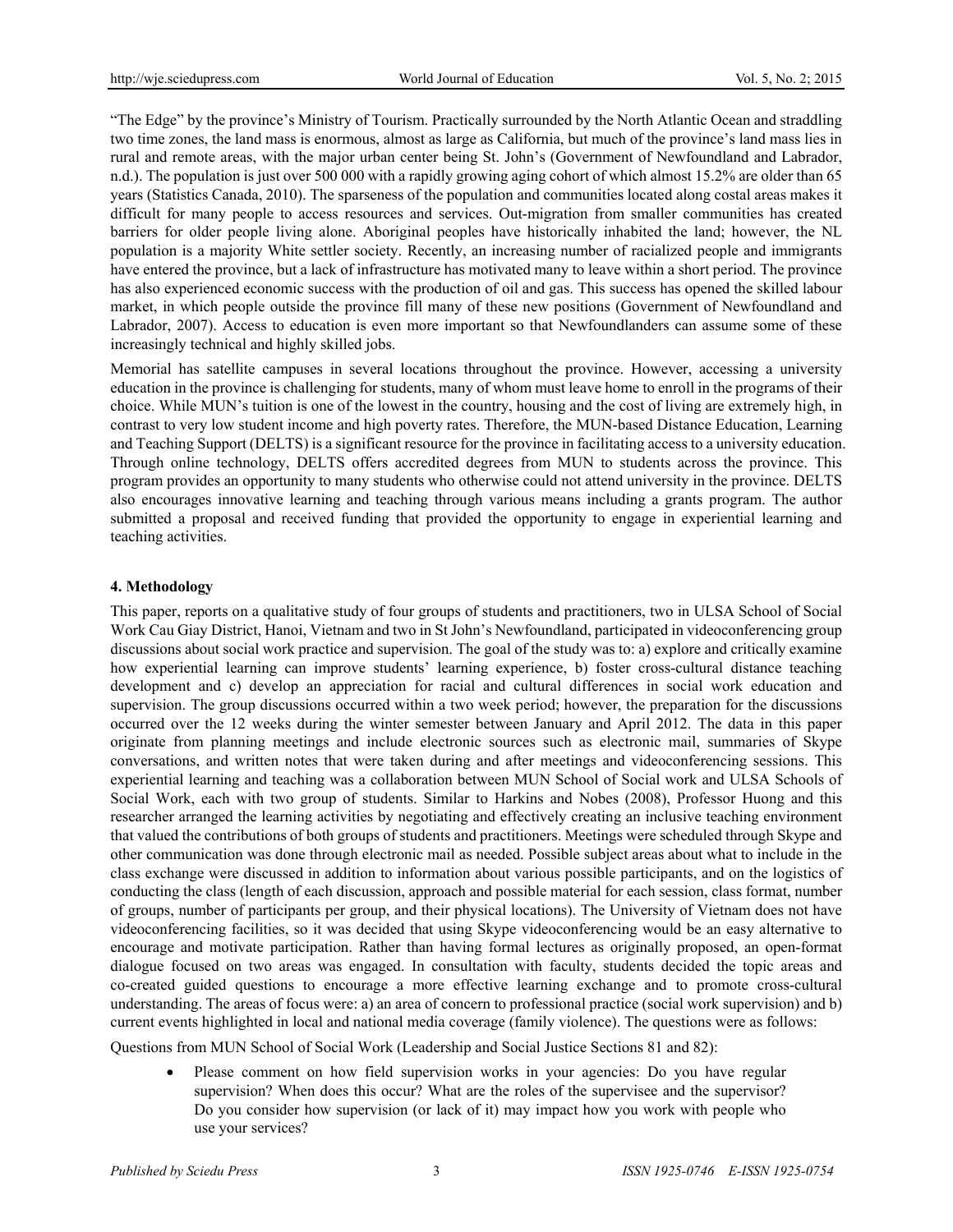- Are there tensions with field supervision in both large and smaller work environments? If so, what are some of those tensions, how are they addressed, and by whom?
- What kind of support do workers receive in attending to job-related stress? If any of these supports are through policy (e.g., sick benefits under an employment policy), please share what they are and how they are implemented.

Questions from ULSA students and practitioners:

- Please share general information about domestic violence in your country: a) situation, b) number, c) causes.
- What are the practice models and policies for victims of domestic violence, and the strengths and weaknesses of these?
- What effective programs and services for do you have for victims of domestic violence?
- How do you raise awareness for the community in combating and dealing with issues of domestic violence?
- What cultural differences exist (between North America and Asia) in helping victims of domestic violence?
- What strategies do you use to ensure that people (doctors, community leaders, neighbours, etc.) do compulsory reporting in cases of domestic violence?
- How do you measure and identify legitimate claims of domestic violence case?

All questions were distributed to both groups of students prior to the class discussion. Once the topics were decided, literature was provided for each group of students to review prior to attending the class. Students self-selected the area and time of day they wanted to participate in the discussion.

#### *4.1 Learning and Teaching Process*

The collaborative class discussions occurred in two separate sessions accounting for four groups of students—two in St. John's, NL, and two in Hanoi, Vietnam. Initially there were a total of 12 students from MUN and 17 from ULSA. However, time zone constraints and illnesses affected the number of individuals who eventually participated. Participants from Vietnam included undergraduate and graduate students and experienced field practitioners. Some practitioners had many years of experience, and students ranged from second year undergraduate to final semester graduates. All students from MUN were from Social Justice and Social Work Leadership (two sections of a Master of Social Work distance course) and all had at least three years of direct practice experience. The group discussions occurred through Skype videoconferencing. Two faculty members from ULSA participated each one facilitated a discussion group. The faculty member from MUN facilitated both groups in NL. Each topic area was registered as a chat group on Skype: Faculty members were registered in both groups, while students and practitioners were registered only in the group in which they agreed to participate. All MUN participants were signed in to their respective group 60 minutes prior to the actual discussion. During this time technical difficulties were identified and resolved. When everyone was signed into their respective Skype chat group, as agreed, the discussion was initiated with welcome and introductions, intent of the discussions, and then the first question was read. The questions were asked until the discussion ended naturally or internet disruptions occurred. The session was facilitated so that each group got an opportunity to contribute to the discussion. The class format was discussion- oriented and informal.

#### *4.2 Bridging the Learning and Teaching Gap*

We bridged the learning gaps among students, practitioners, and faculty by creating groups of individuals who otherwise would never have the opportunity to learn and teach together. The MUN students lived in various provinces across Canada and only communicated within the infrastructure of DELTS through the Desire to Learn (D2L) technological environment as registered students in the social work program. This group of students communicated with each other several times per week within their scheduled courses. The practitioners and students in Hanoi would not likely meet in a classroom setting to learn together. Some of the students in Hanoi do not have internet access at home and would not be able to participate in the activities; the local context dictated how individuals could be engaged (Rye & Støkken, 2012). Under normal circumstances, two professors on two different continents would not share a classroom as we did during these learning activities. We bridged the learning gap through the use of technology to bring all the students and practitioners together to share ideas cross-culturally in real time. Professors helped to guide the learning by sharing knowledge and experience and therefore offered effective facilitation (Law & Nguyen-Ngoc,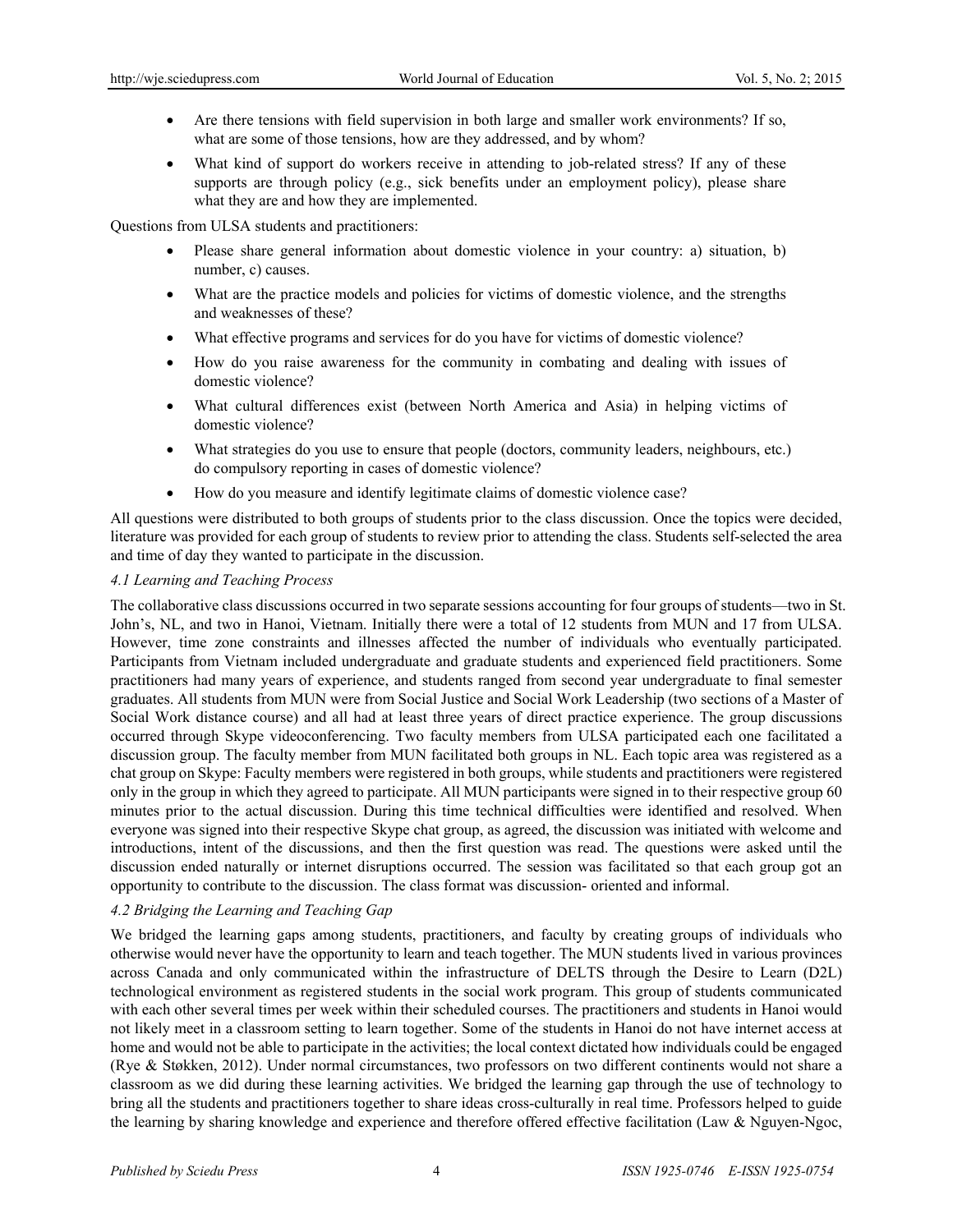2009). Each professor influenced the learning of all students simultaneously, and the students and practitioners contributed to each other's learning and understanding of cross-cultural issues discussed. The students and practitioners learned from each other about their respective cultural traditions in dealing with specific social issues.

### **5. Limitations**

The research is limited in a number of ways and therefore, caution must be used when reviewing and interpreting the information. The data collection is limited by the method and small sample population that were involved in the group discussion as well as the different mixture of participants' experiences. For example, group participants ranged undergraduate (various levels) to seasoned practitioners in Hanoi while all the participants from MUN were students but were also practitioners. The group discussion experience was limited by the lack of technological resources that are accessible to institutions of higher learning in the Global South (Gouthro, 2004; Perraton, 2000; Rumble, 2001) and the difference in time zones. The 12-hour time zone difference created limitations for some participants and was a significant barrier to their participation. The uncertainty of internet connectivity, given the need to rely on Skype as our means of communication proved extremely challenging with repeated disconnection and subsequent failure to reconnect to communicate with each other. In addition, the author's reflection and conclusion is subjective in that they interject the perspective of the author which is not based on scientific data; therefore, major conclusion cannot be drawn from the information presented. This area of learning and teaching collaboration is potentially useful for cross-cultural education; therefore, further investigation needs to include a scientific methodology with clear research questions, method of data collection and analysis. The next section discusses some of the learning outcomes in the project.

#### **6. Outcome**

Group 1 occurred on Tuesday, March 27, 2012, at 9:30 pm (NL time) and Group 2 on Wednesday, March 28, 2012, at 9:00 am (NL time). Group 1 discussed social worker stress and Group 2 discussed violence against women. Group 1 consisted of eight participants from ULSA—four students, three practitioners, and one faculty member. A misunderstanding with the agreed times precipitated a 60-minute delay in beginning the first class discussion. Consequently, this affected the length of time some participants were able to participate. Five participants began the discussion from MUN—four students and one faculty member. Similar to problems Reed and Woodruff (1995) discussed, Group 1 experienced significant technical difficulties with internet connectivity. The lines were frequently interrupted, and in some cases voice distortions were experience and that meant MUN's participants were unable to clearly hear participants from ULSA. The discussion ended prematurely after 50 minutes, when the groups were unable to reestablish connectivity. Group 2 consisted of five participants from ULSA—four undergraduate students and one faculty member—while MUN's participants were three students and one faculty member. The discussion began as planned, continued without technical difficulties, and concluded after 77 minutes. Participants from ULSA met on the university campus in one classroom. All participants from MUN used their individual computers at their places of work.

## *6.1 Cross-cultural Learning and Understanding – Family Violence*

Through discussion and informal feedback, each group of participants shared their individual learning based on their participation in the discussion. Similar to Sandmann, Reischmann, and Kim, (2007), the groups used the discussion forum to transcend the barriers of time, geographic location, and culture. Through verbal exchange, MUN students learned that Vietnam has few social policies to support women and children who experience family violence, and in fact community support is almost non-existent. Professionals in Hanoi are not mandated to report child abuse or provide any level of support to families. Family violence is still considered a private affair; therefore, allied health professionals have different and individual approaches to helping families who experience violence. Further, we learned that police officers are more likely to scold male perpetrators and admonish them for having poor attitude towards their families and then request a change in their behavior. The MUN students voiced surprise at the lack of policy in Vietnam as if forgetting that our policies and laws, while seemingly sophisticated in theory, are often ineffective. The students from ULSA learned that Canada has many social policies and practices to deal with family violence. They were surprised that Canada has mandatory charging for abusers and that women can also be arrested and charged for defending themselves if male perpetrators have alleged that they physically harmed them. The group from ULSA identified the contradictions in Canadian policy aimed at protecting victims of family violence, especially in light of frequent assaults and murders. The MUN students were unable to articulate a clear rationale why male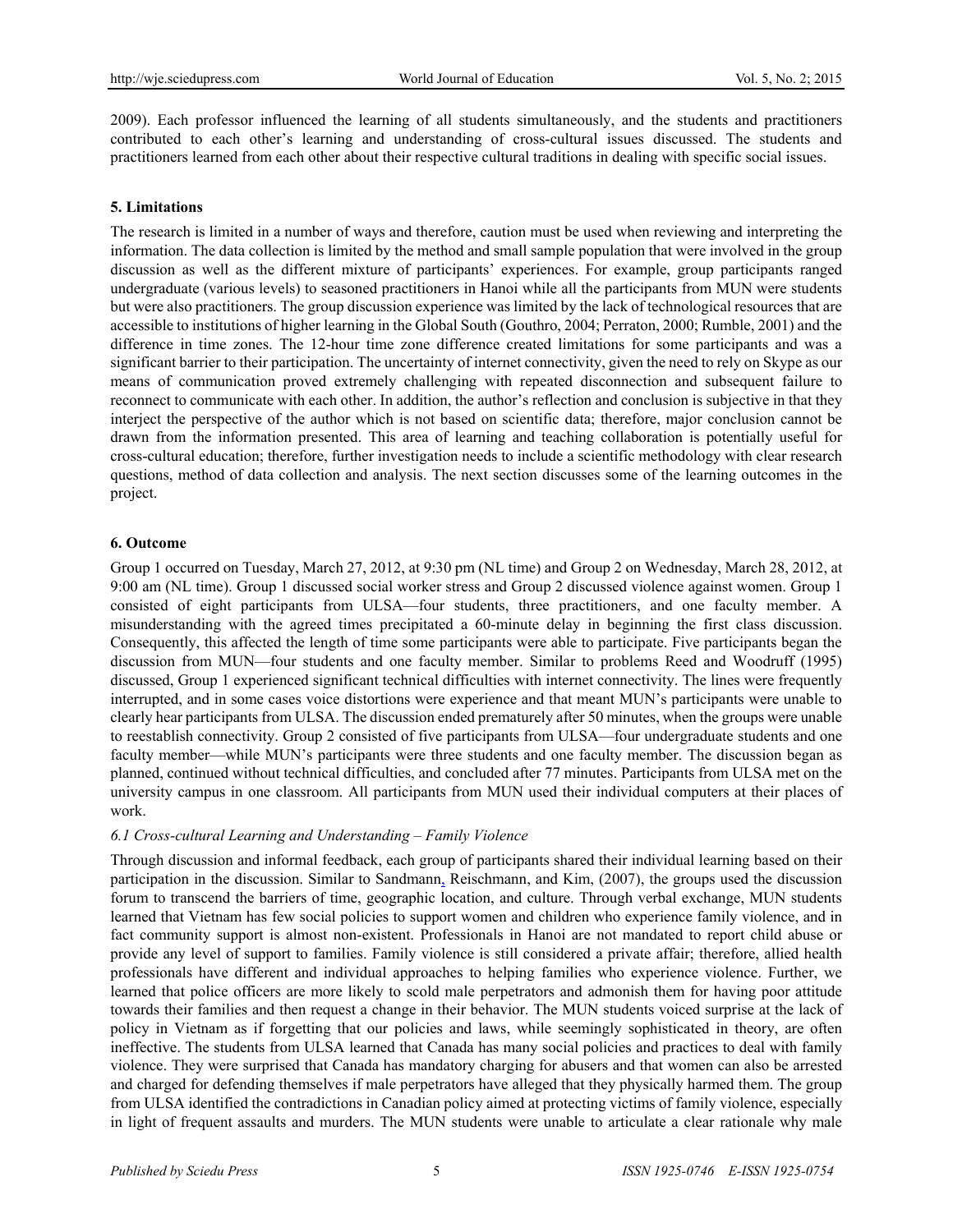partners had the opportunity to murder estranged partners even with laws such as peace bonds. The group from ULSA concluded that in spite Canada's policies, laws, and programs to protect women who experience family violence, many still suffered similar fates as those in Vietnam, a country with no policy to protect victims. Did the inclusion of seasoned practitioners and graduate students helped to move the analysis to a more sophisticated level?

#### *6.2 Cross-cultural Learning and Understanding – Social Work Supervision*

Similar experiences were identified in the discussion around worker stress and supervision. This discussion had similar issues for both groups: They identified a lack of support and, specifically, a lack of consistent supervision. Practitioners in ULSA noted that they are struggling to be seen as legitimate professionals. This lack has caused some barriers to their receiving professional support. The ULSA students noted that the social work program at ULSA is not accredited; therefore, individuals who graduate from the school are not qualified to provide social work supervision. However, some community and government agencies are using professionals from Australia to address their supervision needs. The students in Canada at MUN identified that many of their immediate supervisors were equally unqualified to offer effective supervision to field workers, and many do not have regular supervision regardless of their place of work. However, given that schools of social work in Canada are accredited, social work field supervisors are sometimes post-graduate level (Master of Social Work) with many years of experience. Both groups, however, were clear that they often do not receive adequate field supervision. They concluded that in spite of Canada's experience with social work programs and accreditation standards, Canadian field workers are equally disadvantaged by lack of supervision support as compared with those practicing in Vietnam.

## **7. Reflections**

Some researchers (Altbach, 2002; Feast & Bretag, 2005) suggest that international education ought to be designed according to Western curricula. Although this was a short educational exchange, it was important to disregard notions of Western superiority and not focus on MUN's needs only. The activity was designed to achieve cross-cultural learning and teaching collaboration through distance. Many universities in the Global South, the area of interest, do not have videoconferencing capabilities (Perraton, 2000; Rumble, 2001); therefore, Skype technology, which is more accessible, was used. This researcher assumed that the learning and teaching would occur with a North American-style uniformity involving only students; however, individuals from ULSA identified different learning needs, which included community practitioners and students in various levels of their education. The particulars were adjusted to the needs of the group in Hanoi, which enabled a richer discussion and created sensitivity to a beginning understanding of how educational needs can be different depending on the cultural group. More importantly, the questions generated significant discussion from a cross-cultural perspective. Each group gained much understanding about violence against women and the institutional and informal community policies available to deal with family violence from a different cultural perspective. The learning and teaching exchange exposed MUN's students to people in a culture that is entirely different from their own both as Canadians and as Newfoundlanders. This experience provided an encounter that acted as a bridge, helping students and practitioners in both countries to begin to understand their colleagues in Vietnam and Canada from their unique cultural perspectives; and it provided innovative program delivery. What are some questions that must be asked in spite the apparent success of the encounter between the groups?

Some of the MUN students used professional jargon – could this have been a potential barrier to the Hanoi individuals' ability to understand parts of the context of the discussion? In addition, was the Canadian and NL diction and enunciation difficult for the ULSA groups to understand at times? Similarly, did the MUN students encounter a language barrier when they consistently ask the Hanoi participants to repeat what they had said? These are important questions given that participants on both sides frequently requested that information be repeated even when internet connectivity was clear. Was this the case of technology not being neutral as Bohemia and Ghassen (2012) have reminded us that "it is vital to recognize that technology is not culturally neutral, especially in international educational collaborative projects" (p. 15). Other questions need to be asked: how can this type of exchange help to prepare both groups of social workers to work cross-culturally with different groups of immigrants who are service recipients in their respective countries? Did the project improve the overall learning experience for four groups of participants at various levels in their education and practice? Should the number of times the groups meet be increased? Do the participants need to be separated by levels of education (e.g. undergraduates) and practitioners? What aspects of the project could be evaluated to ensure an enhanced educational experience? This project is only a beginning to the vase cross-cultural learning and teaching opportunities and adjustments can be made to improve the quality of learning experience.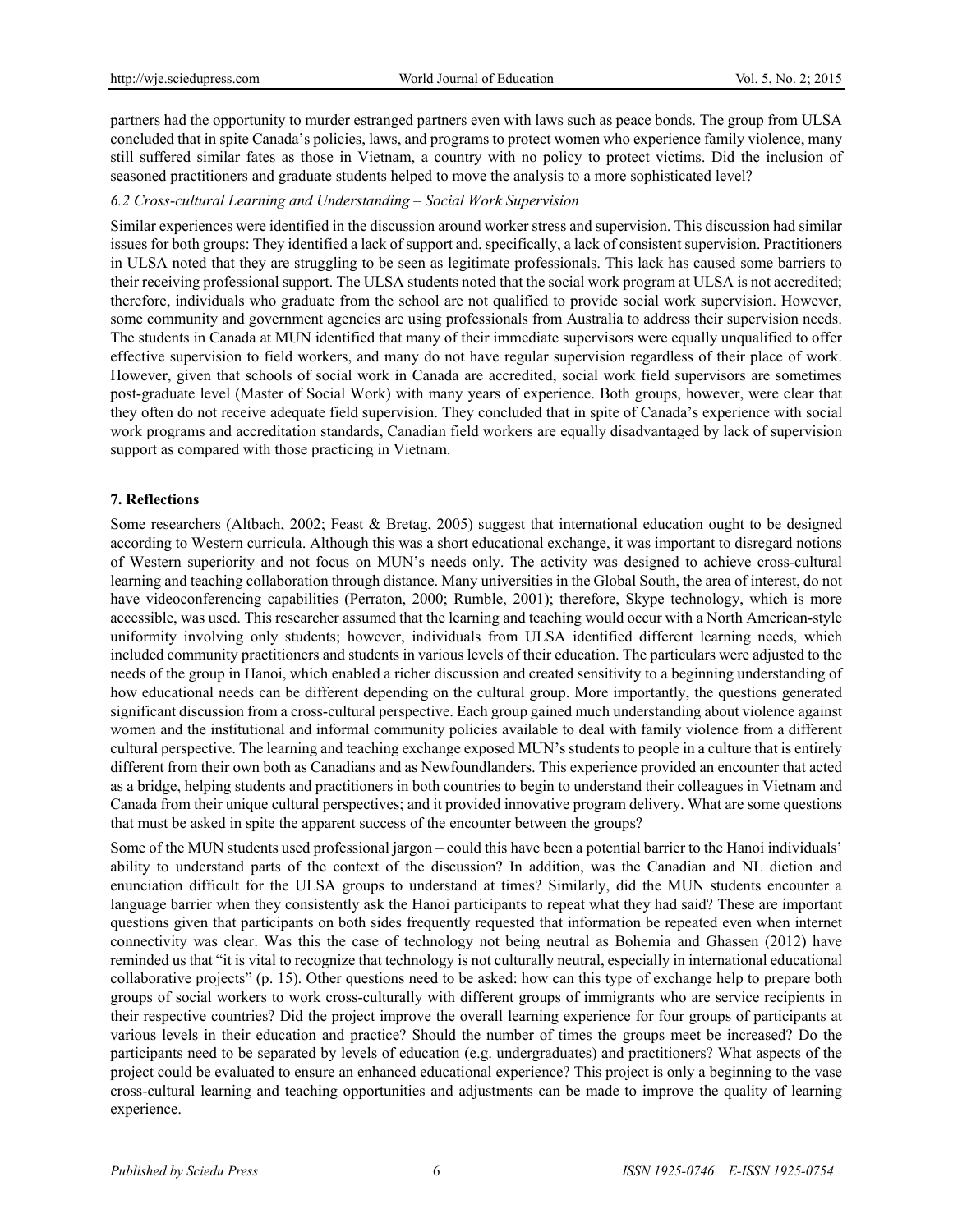## *7.1 Other Considerations*

Memorial, through DELTS, agreed with the proposal to provide social work-related literature to individuals in Hanoi who participated in our class discussions and to provide the ULSA School of Social Work with some literature as well. Subsequently a variety of texts related to social work field supervision and field internship were shipped to the Hanoi participants and their School of Social Work. While they benefited from the cross-cultural exchange, MUN students benefited more because the learning parallels the North American emphasis for social work practitioners to become culturally sensitive (Lum, 2007). It was also recognize that MUN students and faculty have better access to educational resources. It was important, then, to recognize the inherent vulnerability of the individuals in Hanoi and "level the playing field" by offering perceivably more (materialistically) than we received. This gesture provided more balance in the partnership.

## **8. Conclusions**

Was the project a successful and should it be repeated throughout other levels of post-secondary education? An opportunity exists for further cross-cultural exchange which can be supported with funding to explore and investigate classroom learning and teaching opportunity on a larger scale. Given that many of the universities in the Global South do not have advanced technological resources, how can research projects such as this support their learning and teaching opportunities? Should there be considerations to explore other universities located in the Caribbean and in South and Central America, where the time zones are closer to the NL time zones? Would this facilitate easier scheduling of classes and likely produce more collaborative partners? Based on feedback from the participants, this experiential learning and teaching engagement was beneficial for students, practitioners, and faculty. The successful dialogue and shared discussions between the two groups from the universities demonstrate the importance of innovative learning and teaching practices. The discussions were rich with unique cultural exchanges that contributed to individuals' understanding of social policy, government and community support, values placed on social workers, and ethic of social work practice in both Hanoi, Vietnam, and St. John's, Newfoundland. The project exceeded expectations and has left a lasting impression on groups of individuals from two different universities in two different countries who attended classes simultaneously in spite the geographic and time zone differences. Participants demonstrated keen interest and enthusiasm for this innovative and educational experience from a cross-cultural perspective. In that sense, the project has helped to solidify the ongoing international collaborative relationship between MUN's School of Social Work and ULSA's School of Social Work, and we must continue to foster these gains.

#### **Acknowledgments**

Instructional Development Office (Ms. Joyce Fewer) and Dr. Doreen Neville, (Memorial University of Newfoundland), Prof. Huong, Dr. Nguyen Trung Hai, (University of Labor and Social Affairs), student and practitioner participants.

## **References**

Altbach, P. (2002). Perspectives on internationalizing higher education. *International Higher Education*, *27*, 6-8.

- Anucha, U. (2008). Building equitable north-south collaborations: The social work in Nigeria project. *E-magined: Canadian e-Magazine of International Education at York University*, *1*(3). Retrieved from http://emagined.apps01.yorku.ca/new-and-innovative-practices/building-equitable-north-south-collaborationsthe-social-work-in-nigeria-project/
- Arkoudis, S., Watty, K., Baik, C., Yu, X., Borland, H., Chang, S., … Pearce, A. (2013). Finding common ground: Enhancing interaction between domestic and international students in higher education. *Teaching in Higher Education, 18*, 222-235. http://dx.doi.org/10.1080/13562517.2012.719156
- Bohemia, E., & Ghassan, A. (2012). Globally networked collaborative learning in industrial design. *American Journal of Distance Education, 26*, 110-125. http://dx.doi.org/10.1080/08923647.2012.663678
- Brydon, K., Kamasua, J., Flynn, C., Mason, R., Au, R., Ayius, D., & Hampson, R. (2012). Developing an international social work education collaboration: A partnership approach between Monash University, Australia and University of Papua New Guinea. *International Social Work*, *September 12, 2012*, 1-21.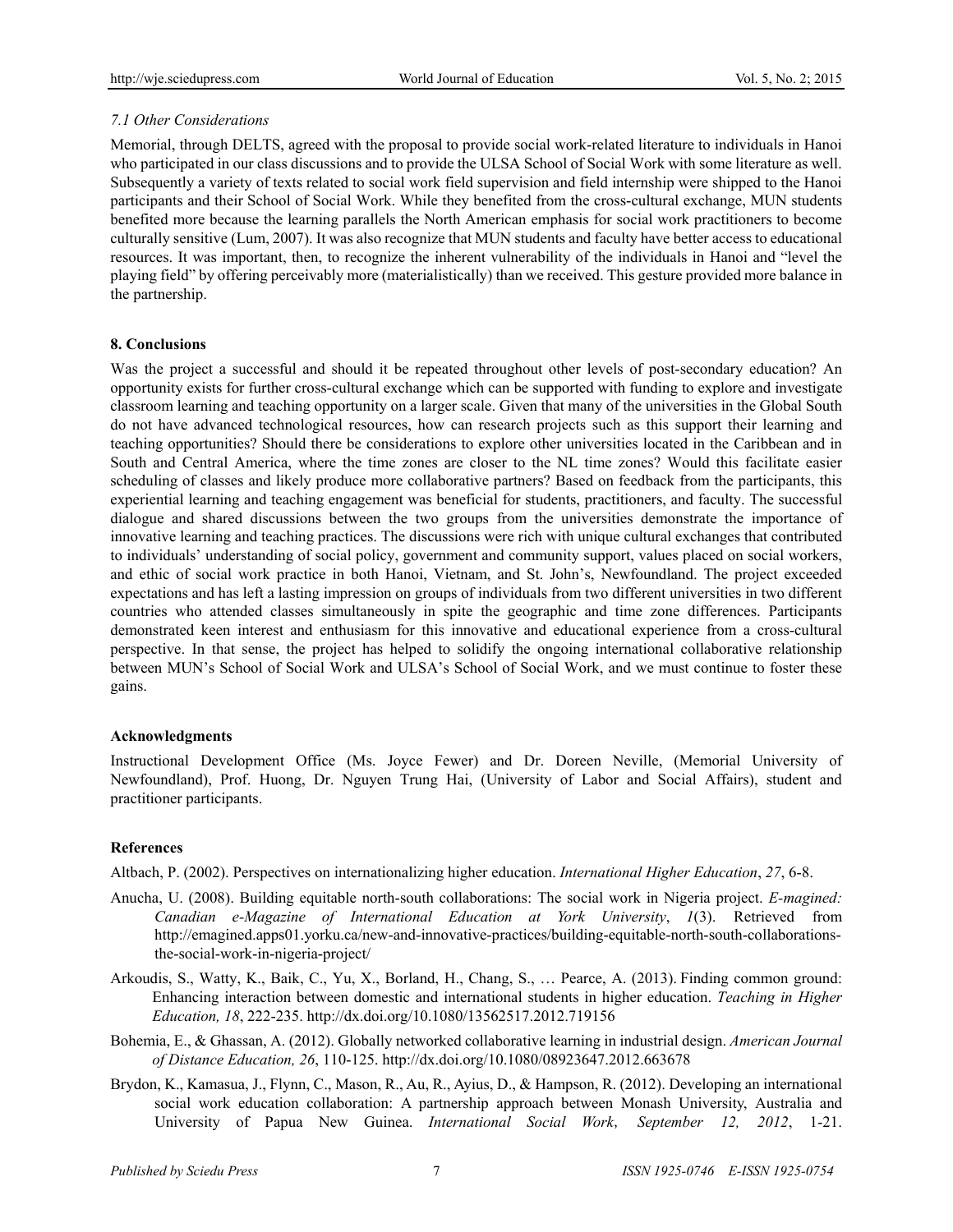http://dx.doi.org/10.1177/0020872812444939

- Dean, Y. (2013). *The experience of female academics teaching social work in the global south*. (Doctoral dissertation). University of Calgary, Canada. Retrieved from http://theses.ucalgary.ca/bitstream/11023/449/2/ucalgary\_2013\_dean\_yasmin\_thesis.pdf
- Durant, A., Rose, W., Mann, C., & Stix, J. (2007). Multi-university internet video-conferencing course provides novel approach to student-directed learning. *The Leading Edge, 26,* 1320-1321. http://dx.doi.org/10.1190/1.2794397
- Duvvury, N., Carney, P., & Minh, N.H. (2012). *Estimating the cost of domestic violence against women in Viet Nam.* New York, NY: UN Women Headquarters. Retrieved from http://www.unwomen.org/en/digital-library/publications/2013/2/estimating-the-cost-of-domestic-violence-aga inst-women-in-viet-nam
- Feast, V., & Bretag, T. (2005). Responding to crisis in transnational education: New challenges for higher education. *Higher Education Research and Development, 24*, 63-78. http://dx.doi.org/10.1080/0729436052000318578
- Fry, J. M., & Hin, M. K. T. (2006). Peer coaching with interactive wireless technology between student teachers: Satisfaction with role and communication. *Interactive Learning Environments, 14*, 193-204. http://dx.doi.org/10.1080/10494820600852969
- Gein, L., Taylor S., Barter K., Nguyen T., Bui M., & Nguyen L. (2007). Poverty reduction by improving health and social services. *Nursing and Health Sciences*, *9*(4), 304-309. http://dx.doi.org/10.1111/j.1442-2018.2007.00365.x
- Gouthro, P. A. (2004). Assessing power issues in Canadian and Jamaican women's experiences in learning via distance in higher education. *Teaching in Higher Education, 9*, 449-461. http://dx.doi.org/10.1080/1356251042000252381
- Government of Newfoundland and Labrador. (2007). *Diversity "Opportunity and growth": An Immigration strategy for Newfoundland and Labrador.* Retrieved from www.nlimmigration.ca/media/12684/strategydoc\_mar07.pdf
- Government of Newfoundland and Labrador. (n.d.). *Geography.* Retrieved from http://www.newfoundlandlabrador.com/AboutThisPlace/Geography
- Gregersen, T., & Youdina, T. (2008). An intercultural communication event via video bridge: Bringing Russian and American students together. *International Journal of Teaching & Learning in Higher Education, 20*, 262-266.
- Harkins, M. J., & Nobes, C. (2008). A multifaceted approach to cross-border programmes: Expanding educational boundaries. *Convergence, 41*(2/3), 143-154.
- Hrastinski, S. (2006). The relationship between adopting a synchronous medium and participation in online group work: An explorative study. *Interactive Learning Environments*, *14*, 137-152. http://dx.doi.org/10.1080/10494820600800240
- Kan, K. H. (2011). Meeting face to face = seeing eye to eye?: Interglobal dialogue via videoconference. *International Journal of Education & the Arts, 12*(10), 1-23.
- Kreitzer, L., & Wilson, M. (2010). Shifting perspectives on international alliances in social work: Lessons from Ghana and Nicaragua. *International Social Work*, *53*(5), 701-719. http://dx.doi.org/10.1177/0020872810371205
- Law, E. L.-C., & Nguyen-Ngoc, A. V. (2009). Analysis of online facilitators' social relations and facilitating styles in cross-cultural computer-supported collaborative learning. *Technology, Instruction, Cognition & Learning, 6*, 315-332.
- Lum, D. (2007). *Culturally competent practice: A framework for understanding diverse groups and justice issues* (3rd ed.). Belmont, CA: Brooks/Cole.
- Meyer, K. (2004). Evaluating online discussions: Four different frames of analysis. *Journal of Asynchronous Learning Networks*, *8*(2), 101-114.
- Mukherjee, D. (2011). Principles of effective transnational networking for global social work education: A case study. *Journal of Global Social Work Practice*, *4*(1). Retrieved from http://www.globalsocialwork.org/vol4no1/Mukherjee.html
- Pelech, W., & Macpherson, S. (2009). The global classroom: An opportunity for empowerment or exploitation? *International Journal of Learning, 16*(8), 301-311.